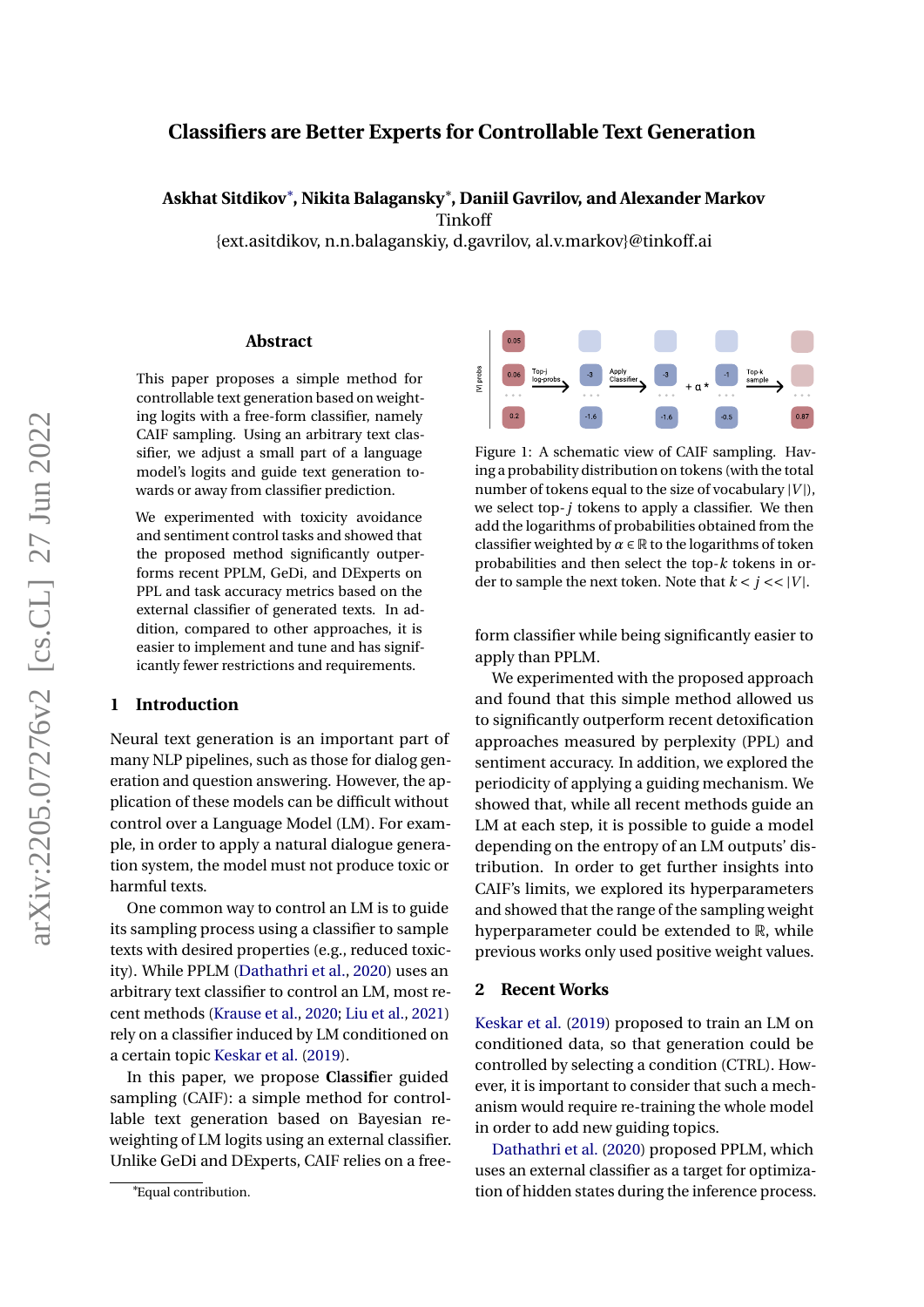While PPLM seems easy to implement, it hides a huge amount of haziness in the details. E.g., it is unclear whether it is necessary to optimize all hidden states in temporary dimensions.

GeDi [\(Krause et al.,](#page-7-0) [2020\)](#page-7-0) used an external LM with the desired topic or intent as a classifier for re-weighting next token probabilities. [Liu et al.](#page-7-1) [\(2021\)](#page-7-1) proposed DExperts, a sampling mechanism based on using two extra LMs conditioned towards and against the desired topic, which is used to reweight the probabilities of the next tokens. We argue that these methods can also be considered impractical. DExperts requires two additional LMs that are conditioned on positive and negative sentiments to perform controllable sampling, and GeDi uses an external conditioned LM as a classifier to perform re-weighting of LM logits.

## <span id="page-1-0"></span>**3 Background**

Controllable text generation could be seen as modeling a conditional text probability:

$$
p(x|c) = \prod_{i}^{n} p(x_i|x_{< i}, c), \tag{1}
$$

where *c* is an arbitrary condition (e.g., a topic or intent). If there is enough data for each necessary condition, training such a model from scratch is trivial. However, if that is not the case, training a well-performing LM may become difficult. A possible solution to this problem is inference-time controllable generation, which aims to adjust an unconditional  $p(x)$  towards a conditional  $p(x|c)$ .

The most straightforward solution for inference-time control over an LM is reweighting its logits using Bayesian inference in order to obtain a conditional  $p(x_i|x_{< i}, c)$  out of unconditional  $p(x_i|x_{< i})$  and an arbitrary classifier  $p(c|x)$ , as follows:

$$
p(x_i|x_{< i}, c) \propto p(x_i|x_{< i}) p(c|x_{\leq i})^{\alpha}, \qquad (2)
$$

where  $\alpha$  is a hyperparameter modifying the importance of the classifier during sampling.

Sampling from such a model requires applying the classifier  $p(c|x_{\leq i})$  during sampling at each step for each new possible token. In general cases, this significantly reduces the speed of this method's naive application.

In order to overcome the problem of speed, [Krause et al.](#page-7-0) [\(2020\)](#page-7-0) proposed to use a conditioned LM. In their method, a small conditional LM

 $\hat{p}(x_i|x_{ is inverted using Bayesian inference$ to obtain  $\hat{p}(c|x_{\leq i})$ , which is induced from an LM classifier and produces classification probabilities for all tokens at one step. Furthermore, it is possible to cache hidden states of  $\hat{p}(x_i|x_{< i}, c)$ during sampling to increase inference speed even further.

However, we believe that dependency on an external conditional LM  $\hat{p}(x|c)$  could be too harsh of a requirement to follow in practice. Training a conditional generative model  $\hat{p}(x|c)$  requires large amounts of data and could be difficult, while training a stand-alone classifier  $p(c|x)$  is significantly easier.

## **4 CAIF Sampling**

## **4.1 Motivation**

There are two reasons why we consider using a free-form classifier for guiding LMs fascinating.

The trivial reason is that this approach allows us to more easily perform controllable generation, since training or finding an existing arbitrary text classifier is much easier than a conditional LM.

The second reason can be considered more controversial. The wide adoption and success of both GeDi and DExperts [\(Krause et al.,](#page-7-0) [2020;](#page-7-0) [Liu et al.,](#page-7-1) [2021\)](#page-7-1) could make one assume that it is related to induced classifiers  $\hat{p}(c|x)$  being capable of generalizing better due to their dependency on a smaller language model. With CAIF sampling we are answering the question of whether it is really necessary to apply a smaller LM to perform conditional text generation, or if it is enough to use a free-form classifier.

#### **4.2 Proposed Method**

We argue that guiding an LM with a classifier  $\hat{p}(c|x)$  induced from a smaller conditional LM  $\hat{p}(x|c)$  is mostly done to improve inference speed. Thus, if we want to perform a controllable text generation with a free-form classifier, it is necessary to improve generation speed.

As we noted in Section [3,](#page-1-0) the main complexity of applying an arbitrary classifier is inevitable to evaluate class probability  $p(c|x_{\leq i}) \triangleq p(c|x_{$ for each possible token  $x_i$  at *i*-th position if we want to evaluate full  $p(x_i|x_{< i}, c)$ . Because the vocabulary size  $|V|$  could easily reach tens of thousands of tokens, such a task would require an enormous amount of computations to sample a sequence.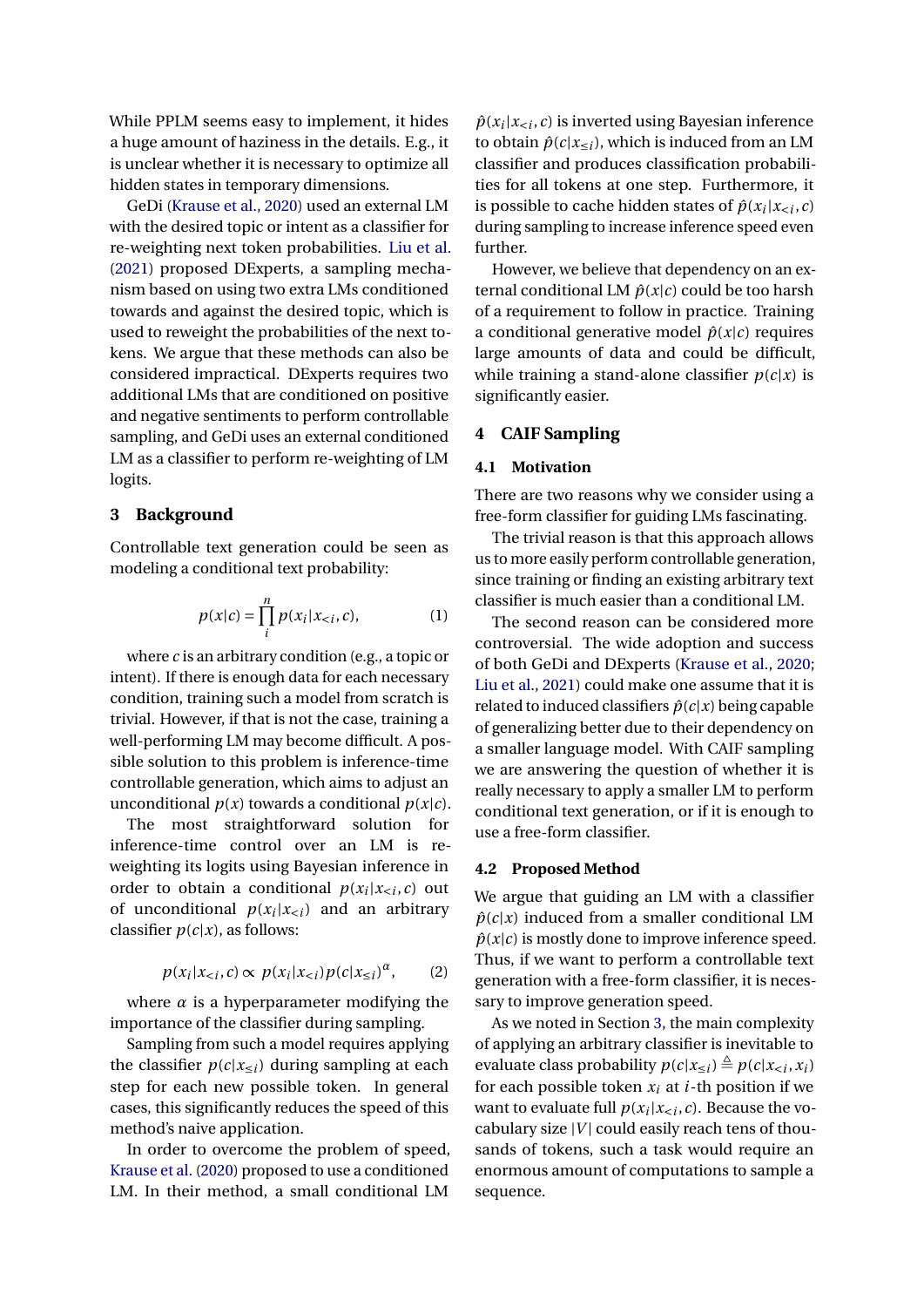<span id="page-2-1"></span>

Figure 2: An example of entropy values across different tokens for a text prompt. Empirically, tokens at positions where LM outputs with low entropy, have a small impact on the semantics of text. Thus, one could perform a step of controllable text generation only for such LM outputs, in which entropy is larger than a threshold value. See Section [4.3.2](#page-2-0) for details.

<span id="page-2-2"></span>

Figure 3: Empirical PDF (a) and CDF (b) of entropy values across generations evaluated with GPT-2 and top-k sampling on non-toxic prompts from Open-WebText Corpus. We used this CDF to roughly evaluate the proportion of guided and unguided steps for Entropy CAIF (see Section [5.3\)](#page-4-0).

This paper proposes simplifying re-weighting probabilities for controllable text generation by truncating the set of classified tokens. This idea is based on the observation that, while it is necessary to evaluate  $p(c|x_{\leq i})$  for each token in vocabulary, sampling strategies (e.g., top-k sampling) will truncate most tokens with the lowest probabilities  $p(x_i|x_{< i}, c)$ . Therefore, some tokens with low probability  $p(x_i|x_{< i})$  are not going to be considered for sampling even after weighting with large  $p(c|x_{\leq i})$ , and thus can be omitted from classification.

Based on this heuristic, we propose CAIF sampling. During the sampling procedure, we use only *j* tokens with the highest probability of being the next token  $p(x_i|x_{< i})$  to evaluate a classifier on. Then, these top-*j* tokens are reweighted and used for top- $k$  sampling. Note that here,  $k < j << |V|$ . See Figure [1](#page-0-0) for a schematic view of the proposed method. We observed that *j* could be considered small, as it does not exceed 100 tokens for classification during our experiments.

## **4.3 Further Speeding Up CAIF**

While reducing the number of classified sequences during the sampling procedure dramatically improves inference speed, one could go even further. We could choose to re-weight LM logits for some specific steps instead of the entirety of the generation process. In the following subsections, we will describe possible approaches to doing so.

#### **4.3.1 Periodic Criterion for CAIF**

While the straightforward way of performing CAIF sampling is to apply a classifier at each generation step, it is possible to alternate CAIF sampling with plain sampling.

More formally, we define CAIF sampling with period-*p* as a generation strategy, where we adjust token probabilities at every *p*-th step. From this perspective, plain CAIF sampling could be seen as sampling with a period-1.

However, such a criterion could be seen as too harsh. There is no clear intuition behind applying CAIF periodically. Even if we were to sample a sequence with period-2 and guide the generation towards non-toxic texts, a model could still produce a toxic token at every 2-nd step when CAIF is not applied.

#### <span id="page-2-0"></span>**4.3.2 Entropy Criterion for CAIF**

[Meister et al.](#page-7-3) [\(2022\)](#page-7-3) hypothesized that the entropy of token probabilities represents the importance of the next token in the text. More concretely, if the entropy is low, then the next token in the sequence has a utilitarian role and vice versa. See Figure [2](#page-2-1) for an example of entropy values produced by GPT-2 Large for a text prompt.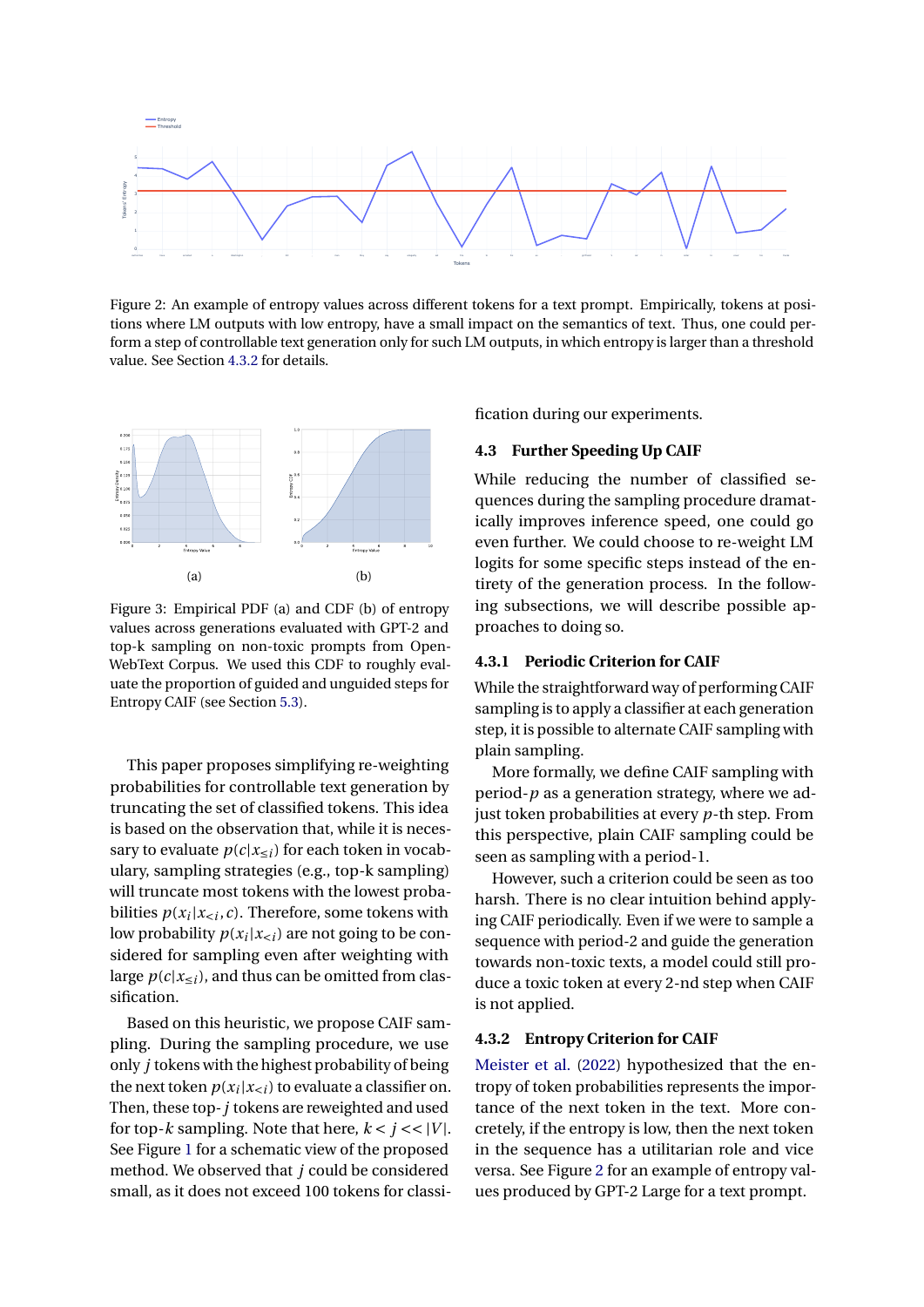From such a perspective, we could define CAIF sampling with entropy-*e*, where *e* is a threshold entropy value. For this method, we only apply CAIF at such steps if the prediction entropy is greater than the threshold value.

Note that, similar to Periodic CAIF, plain CAIF can be seen as CAIF with entropy-0.

#### **5 Experiments**

#### **5.1 Experimental Setup**

# <span id="page-3-4"></span>**5.1.1 Toxicity Avoidance with RealToxicityPrompts Dataset**

We followed the experimental setup of [Liu et al.](#page-7-1) [\(2021\)](#page-7-1) in our experiments and used 10k non-toxic prompts from the RealToxicityPrompts dataset [\(Gehman et al.,](#page-6-1) [2020\)](#page-6-1) to evaluate the ability of the proposed method to avoid toxicity in samples.

We sampled 25 continuations for 10k non-toxic prompts and evaluated the samplings' PPL and its diversity as the number of distinct *n*-grams normalized by the length of generated sequences.

We also evaluated the average mean and max toxicity level, alongside the empirical probability of occurrence of at least one negative sequence across 25 samplings for each prompt. To evaluate the toxicity of generated sequences, we used the cardiffnlp/twitter-roberta-base-offensive classi-fier<sup>[1](#page-3-0)</sup> [\(Barbieri et al.,](#page-6-2) [2020\)](#page-6-2). To evaluate the perplexity of the sampled sequences, we used a pretrained GPT-2 XL [\(Radford et al.,](#page-7-4) [2019\)](#page-7-4). Following [Liu et al.](#page-7-1) [\(2021\)](#page-7-1), we evaluated the toxicity metric only for the generated part of sequences, omitting prompts.

As a base model for our experiments, we used GPT-2 Large, for which we applied different methods of controllable generation. For CAIF guiding we used the unitary/toxic-bert $^2$  $^2$  classifier.

Also note that RealToxicityPrompts provides the labeling of toxicity levels for prompts in the dataset. With such labeling, we can divide the dataset into bins and evaluate baselines for each bin separately.

## <span id="page-3-7"></span>**5.1.2 Sentiment Control with OpenWebText Corpus**

Following [Liu et al.](#page-7-1) [\(2021\)](#page-7-1), we used 5k neutral prompts and 2.5k negative prompts from OpenWebText Corpus<sup>[3](#page-3-2)</sup>.

We used the mean percentage of positive samplings across all prompts as a metric for this experiment, as well as the PPL of samplings. To evaluate the positiveness of samplings, we applied distilbert-base-uncased-finetuned-sst-2- english<sup>[4](#page-3-3)</sup> classifier. As for toxicity avoidance, we followed the setup from [Liu et al.](#page-7-1) [\(2021\)](#page-7-1) and evaluated the sentiment of samplings on both prompts and continuations.

Following the experimental setup with Toxicity Avoidance (see Section [5.1.1\)](#page-3-4), we used GPT-2 Large as the model for generation and the cardiffnlp/twitter-roberta-base-sentiment<sup>[5](#page-3-5)</sup> classifier [\(Barbieri et al.,](#page-6-2) [2020\)](#page-6-2) to guide CAIF.

#### <span id="page-3-6"></span>**5.2 Selection of** *α*

While [Krause et al.](#page-7-0) [\(2020\)](#page-7-0) only used  $\alpha \geq 1$ , we observed that we could use any  $\alpha \in \mathbb{R}$ . Suppose that we have a toxicity classifier which provides higher logit values as the input text increases in toxicity. In this case, the natural way to manage detoxification is to weight LM outputs at the *i*-th step with  $\left(1-p(c|x_{\leq i})\right)^{\alpha}$  and  $\alpha > 0$  (namely, inverse probability weighting). However, we observed that its possible to perform weighting with  $p(c|x \leq i)^{\alpha}$  and *α* < 0 in order to reduce the toxicity of generated samples (negative *α*).

Both  $-\alpha \log(x)$  and  $\alpha \log(1-x)$  are decreasing functions on  $x \in (0, 1)$  if  $\alpha > 0$ , which means that the highest score of importance sampling will be obtained when toxicity probability is at its lowest. However, a score obtained from  $a - a \log(x)$ dramatically reduces with a small increase of *x*, while  $\alpha \log(1 - x)$  remains almost unchanged until a large value of  $x$  is reached. See Figure  $4(a)$  $4(a)$  for details.

We compared both of these detoxification approaches on the RealToxicityPrompts Dataset. We used CAIF sampling with a period-1 and top $j = 100$  for both models and limited the dataset size to 1k non-toxic prompts. See Figure [4\(](#page-4-1)b) for the comparison of negative *α* and inverse probability weighting. We observed that negative *α* showed a significantly better detoxification level

<span id="page-3-0"></span><sup>1</sup>https://huggingface.co/cardiffnlp/twitter-robertabase-offensive

<span id="page-3-1"></span><sup>2</sup>https://huggingface.co/unitary/toxic-bert

<span id="page-3-2"></span> $3$ [Liu et al.](#page-7-1) [\(2021\)](#page-7-1), as well as experimented with positive prompts guided towards a negative sentiment. However, this experiment was omitted from this paper due to possible concerns regarding its practicality and ethics.

<span id="page-3-3"></span><sup>4</sup>https://huggingface.co/distilbert-base-uncasedfinetuned-sst-2-english

<span id="page-3-5"></span><sup>5</sup>https://huggingface.co/cardiffnlp/twitter-robertabase-sentiment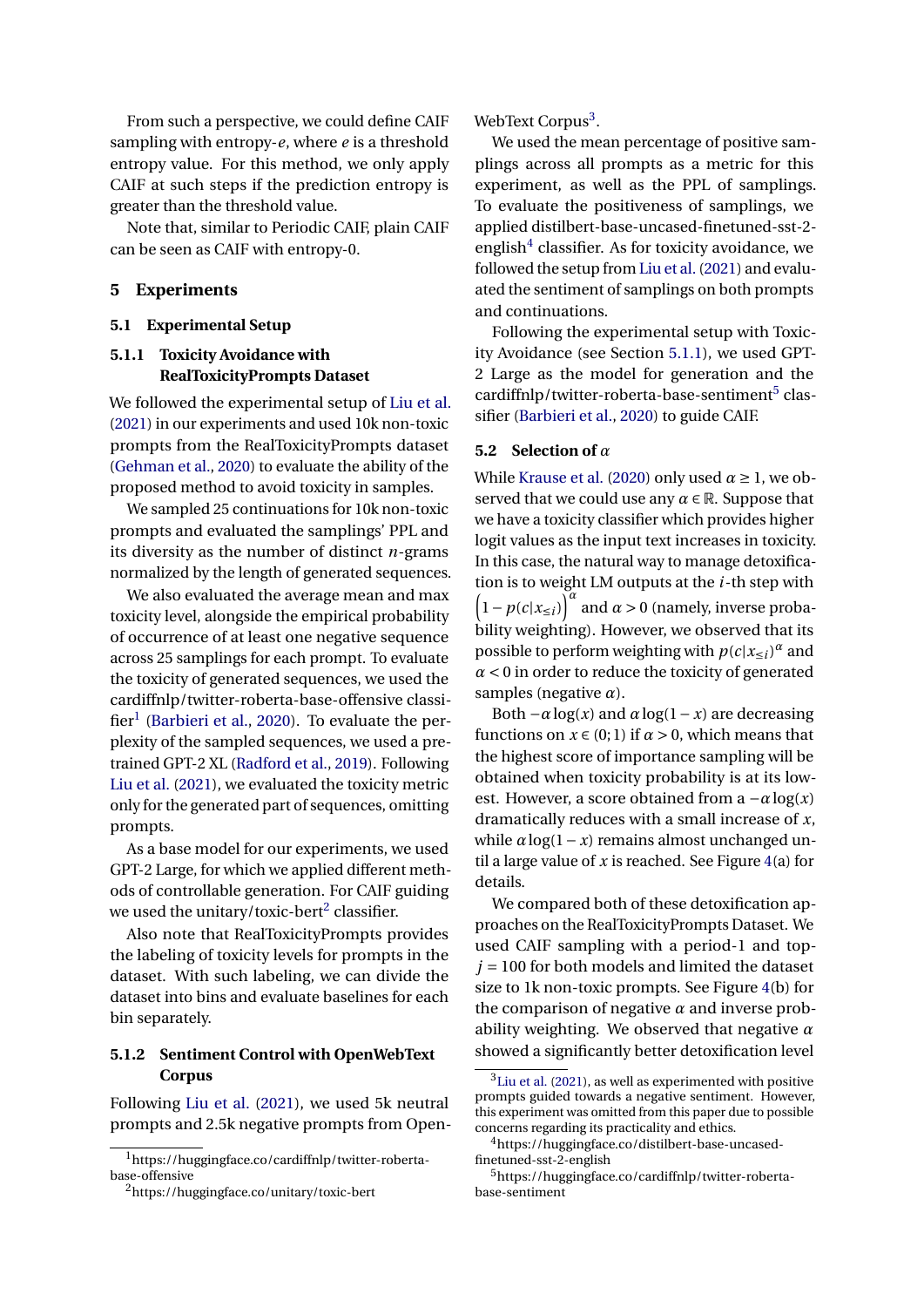<span id="page-4-1"></span>

Figure 4: (a) A comparison of −log(*x*) and log(1 − *x*) scores which could be used for detoxification with the classifier producing the toxicity probability *x*. For this plot, we used a fixed value of  $\alpha = 1$ . Note that  $-\log(x)$ reduces quickly and assigns relatively low scores for  $x > 0.2$ , while  $log(1 - x)$  remains almost unchanged for  $x < 0.4$ . (b) A comparison of negative *α* with inverse probability sampling mechanisms. We report *α* values next to the plots. (c-d) A comparison of different *α* values with binned prompts from the RealToxicityPrompts Dataset with mean toxicity and toxicity probability metrics. See Section [5.2](#page-3-6) for more details.

<span id="page-4-2"></span>

Figure 5: (a) A comparison between periodic and entropy CAIF samplings with the comparable proportion of guided steps for the toxicity avoidance task. We report  $\alpha$  values next to the plots. (b-c) A comparison of periodic CAIF with entropy CAIF samplings on the toxicity avoidance task. We report  $\alpha$  values next to the plots. See more details in Section [5.3.](#page-4-0)

while having better PPL values. As a result, instead of inverse probability, we used a negative *α* value in all further experiments for both toxicity avoidance and sentiment control tasks.

We also explored different values of *α*. For this experiment, we used toxicity labels provided with the RealToxicityPrompt Dataset and evaluated CAIF using different toxicity levels of text prompts. See Figure [4](#page-4-1) (c-d) for the results. We observed that CAIF, compared to plain sampling, drastically reduces the probability of toxic samples occurring, while higher absolute values of *α* avoid toxicity in samples better.

#### <span id="page-4-0"></span>**5.3 Understanding the Period of CAIF**

We compared plain CAIF sampling with Periodic CAIF and Entropy CAIF on the toxicity avoidance task with 1k prompts. For this experiment, we selected such periods *p* and entropy thresholds

*e* that the proportion of guided steps would be comparable (see Section [5.6](#page-5-0) for a detailed experiment with sampling speed). While the evaluation of this proportion is trivial for periodic CAIF (period-2 corresponds to 50% of guided tokens), for entropy CAIF, we evaluated empiric CDF of entropy across model outputs (see Figure [3\)](#page-2-2). Based on this CDF, we could compare periods 2 and 5 with entropy of 3.2 and 5.0, which is 50% and 20% of guided steps compared to unguided ones. See Figure [5\(](#page-4-2)a) for the results. We observed that entropy CAIF performed marginally better than the periodic criterion measured by both PPL and toxicity probability metrics. See Figures [5\(](#page-4-2)b-c) to view a broader range of periods and entropy thresholds. For these, we observed that entropy CAIF could perform with negligible performance loss compared to plain CAIF on the toxicity avoidance task.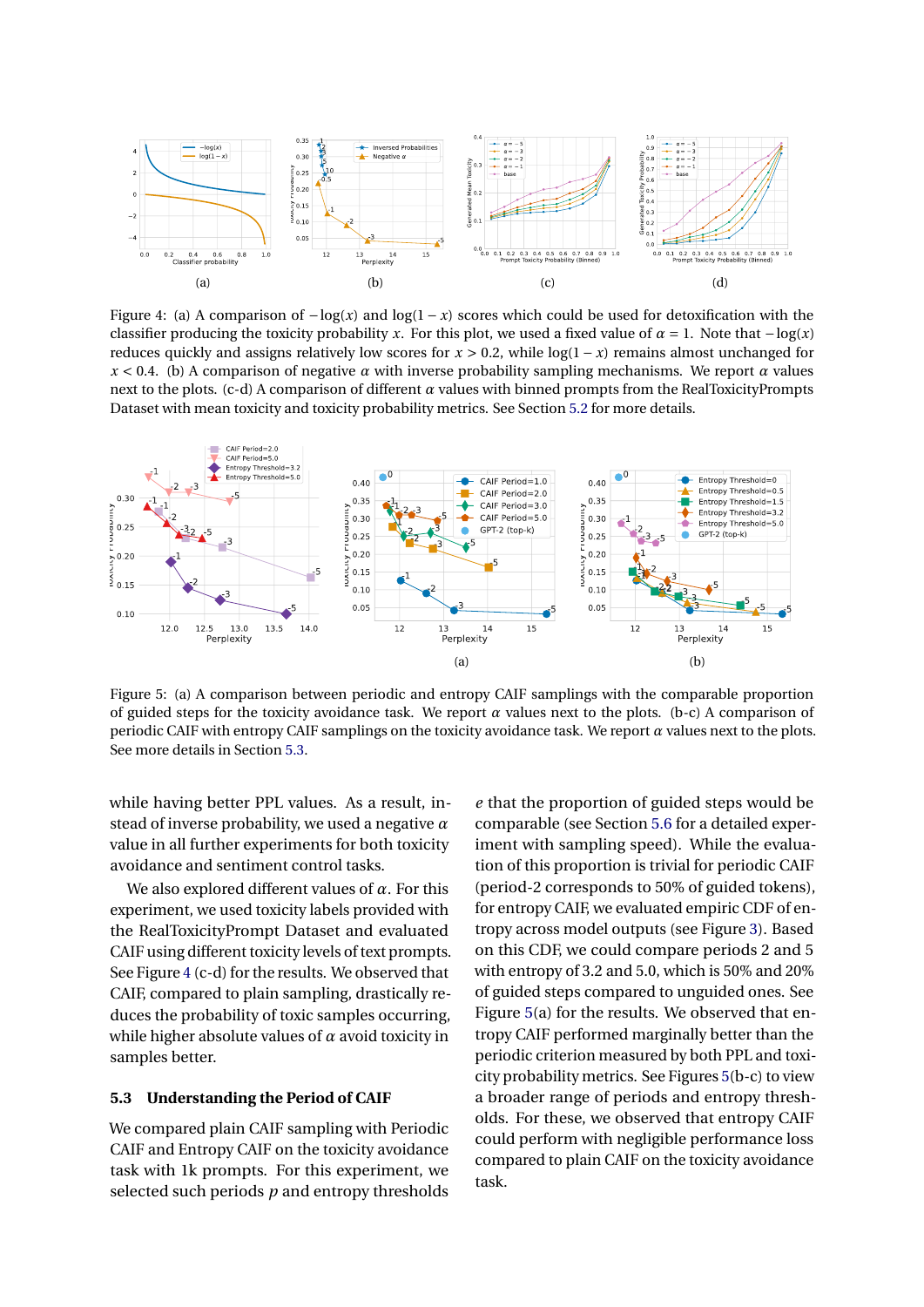<span id="page-5-2"></span>

| Sampling         | PPL J | mean tox. | $\max$ tox. $\lfloor$ | tox. prob. $\downarrow$ | dist $1 \uparrow$ | dist 2 $\uparrow$ | dist $3 \uparrow$ |
|------------------|-------|-----------|-----------------------|-------------------------|-------------------|-------------------|-------------------|
| GPT-2            | 25.5  | 18.2      | 47.5                  | 43.1                    | 57.9              | 85.2              | 85.2              |
| <b>PPLM</b>      | 32.6  | 17.7      | 45.9                  | 40.0                    | 58.4              | 85.5              | 85.5              |
| GeDi             | 60.0  | 13.7      | 32.2                  | 11.2                    | 61.5              | 83.9              | 82.7              |
| <b>DExperts</b>  | 32.4  | 13.9      | 29.7                  | 7.5                     | 58.0              | 84.0              | 84.1              |
| DExperts (top-k) | 20.2  | 13.3      | 27.9                  | 6.4                     | 52.9              | 80.4              | 82.5              |
| CAIF (our)       | 15.0  | 12.0      | 26.1                  | 3.3                     | 51.5              | 81.2              | 84.1              |

Table 1: Results on the toxicity avoidance task for 10k non-toxic prompts. See Section [5.4](#page-5-1) for more details.

## <span id="page-5-1"></span>**5.4 Toxicity Avoidance**

We compared CAIF sampling with PPLM, GeDi, and DExperts approaches on the toxicity avoidance task, for which we guided models towards low toxicity values (see Section [5.1.1](#page-3-4) for details of experimental setup).

For CAIF sampling, we used top- $k = 20$ , top $j = 100$ ,  $\alpha = -5.0$ . For other baselines, we used top- $p$  sampling with  $p = 0.9$  [\(Holtzman et al.,](#page-6-3) [2020\)](#page-6-3). We also experimented with top- $k = 20$ on DExperts for consistency of comparision with CAIF, which is designed to work with top-*k* sampling.

See Table [1](#page-5-2) for the results from non-toxic prompts, and Appendix Table [2](#page-8-0) for the sample generations. We observed that CAIF performed dramatically better than other baselines. We obtained a significantly lower toxicity level on all metrics while having lower PPL than other baselines. Although CAIF showed slightly worse results on *n*-gram repetition metrics because top-*k* sampling was used, the loss in repetition is not dramatic when taking into account the gain in perplexity and toxicity.

We also compared CAIF sampling to the DExperts method with binned prompts from RealToxicityPrompts Dataset (see Figure [6\)](#page-5-3). We observed that CAIF outperformed DExperts for bins with toxicity < 0.75. While DExperts showed lower toxicity probability for more toxic prompts, it also dramatically increased the PPL of samplings for such bins.

# <span id="page-5-4"></span>**5.5 Sentiment Control**

We compared CAIF with PPLM, GeDi, and DExperts on the sentiment control task (see Section [5.1.2](#page-3-7) for details of the experimental setup).

See Figures [7\(](#page-6-4)a-b) for the results. As for toxicity avoidance, CAIF performed dramatically better on both negative and neutral prompts, showing higher values of positiveness for samplings while

<span id="page-5-3"></span>

Figure 6: A comparison of CAIF sampling with DExperts with binned prompts from RealToxicityPrompts Datasets and toxicity probability metric. We also report PPL across samplings for each bin on the plots. See Section [5.4](#page-5-1) for more details.

having lower perplexity.

In addition, Figures [7\(](#page-6-4)c-d) show a comparison of plain CAIF sampling with entropy CAIF on sentiment control. We observed that entropy CAIF, even with large entropy threshold values, performed comparable to plain CAIF (e.g, for neutral prompts, entropy-3.2 produced the same results as plain CAIF, even while using larger values of  $\alpha$ ) or even outperformed it (for negative prompts, entropy-3.2 performed better than plain CAIF). These results are notable since only half of the performed steps were guided with a classifier for CAIF with entropy-3.2.

#### <span id="page-5-0"></span>**5.6 Sampling Speed**

We evaluated the time necessary to sample a sequence with a batch size equal to 1 and sequence lengths in the range  $n \in [10, 20, 50, 100]$ . We compared CAIF with DExperts and GeDi approaches, for which we used the official implementation of evaluation. For CAIF, we used sampling with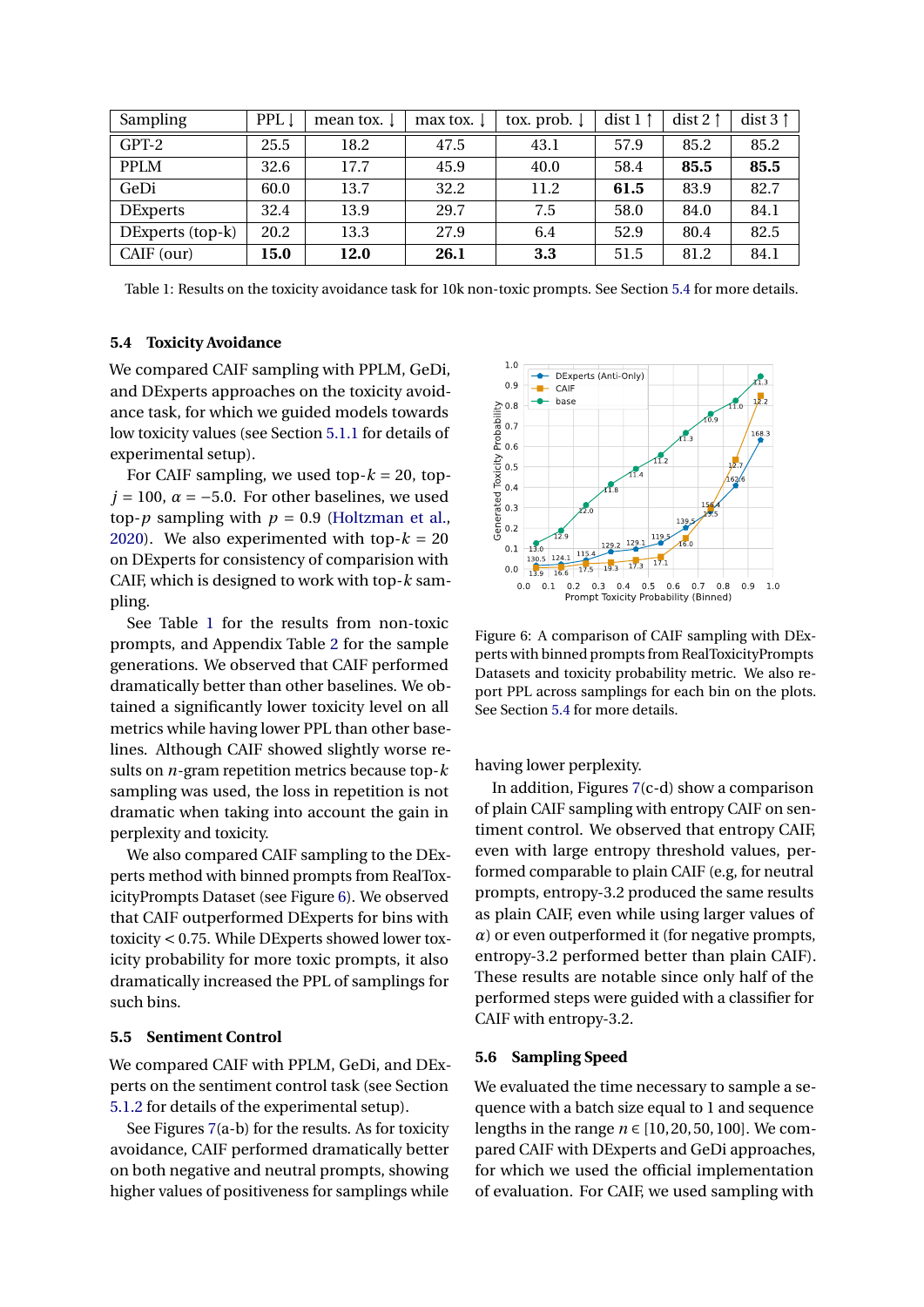<span id="page-6-4"></span>

Figure 7: (a-b) Sentiment control on negative and neutral prompt results. (c-d) A comparison of CAIF sampling with the Entropy CAIF criterion on sentiment control task for negative and neutral prompts. We omitted *α* values on these plots for visibility. Each dot represents *α* ∈ [−1,−2,−3,−5,−7,−10,−15,−20,−30,−40] for entropy thresholds 3.0 and 5.0, and *α* ∈ [−1,−2,−3,−5,−7,−10] for thresholds 0.5 and 0.0 from left to right. Threshold value 0 represents plain CAIF. See section [5.5](#page-5-4) for more details.

top- $j = 100$  and top- $k = 20$  [\(Fan et al.,](#page-6-5) [2018\)](#page-6-5), while for DExperts, we used filter- $p = 0.9$  and top- $k =$ 20. For each method, we report the mean value of wall-clock sampling time across 100 runs.

See Figure [8\(](#page-7-5)a) for the results. We observed that CAIF is comparable to other controllable generation methods in terms of speed for small sequence lengths (i.e.,  $n \le 50$ ). For short sequences  $(n \leq 20)$ , CAIF performed faster than other baselines. Note that with the growth of sequence length, CAIF requires more time to evaluate since using a free-form classifier requires  $\mathcal{O}(n^2)$  time at each evaluation step. At the same time, GeDi and DExperts require only  $\mathbb{O}(n)$  steps to evaluate thanks to caching used in induced LM classifiers. See Figures [8\(](#page-7-5)b-c) for the evaluation results of periodic and entropy CAIF samplings.

# **6 Conclusion & Future Work**

In this paper, we proposed a simple method of importance sampling approximation for controllable text generation. CAIF sampling showed dramatically better results than related approaches for toxicity avoidance and sentiment control tasks measured by PPL and task accuracy of samples.

We also performed a study of hyperparameters used in CAIF sampling and showed that weight *α* used for importance sampling could be drawn from  $\mathbb R$  and not the previously used values of  $\alpha \geq 0$ 1.

In practical tasks (e.g., when a dialogue model is used), CAIF sampling is slower than other related methods, as several response candidates are generated and then filtered by a sentiment classifier to produce only positive responses. At the same time, a plug-and-play method for controllable generation allows us to develop a pipeline where no post-processing of samples is necessary, dramatically reducing the number of candidates that are necessary to sample. This shows the importance of PPL and toxicity level metrics of the method and the relative unimportance of sampling speed.

In this paper, we proposed two approaches for speeding up CAIF: Periodic and Entropy CAIF criteria, for which we alternate steps of plain sampling with guided sampling steps. We believe that CAIF could further benefit from new criterions of application.

## **References**

- <span id="page-6-2"></span>Francesco Barbieri, Jose Camacho-Collados, Luis Espinosa Anke, and Leonardo Neves. 2020. [Tweet-](https://doi.org/10.18653/v1/2020.findings-emnlp.148)[Eval: Unified benchmark and comparative evalu](https://doi.org/10.18653/v1/2020.findings-emnlp.148)[ation for tweet classification.](https://doi.org/10.18653/v1/2020.findings-emnlp.148) In *Findings of the Association for Computational Linguistics: EMNLP 2020*, pages 1644–1650, Online. Association for Computational Linguistics.
- <span id="page-6-0"></span>Sumanth Dathathri, Andrea Madotto, Janice Lan, Jane Hung, Eric Frank, Piero Molino, Jason Yosinski, and Rosanne Liu. 2020. [Plug and play language](https://openreview.net/forum?id=H1edEyBKDS) [models: A simple approach to controlled text gen](https://openreview.net/forum?id=H1edEyBKDS)[eration.](https://openreview.net/forum?id=H1edEyBKDS) In *International Conference on Learning Representations*.
- <span id="page-6-5"></span>Angela Fan, Mike Lewis, and Yann Dauphin. 2018. [Hi](https://doi.org/10.18653/v1/P18-1082)[erarchical neural story generation.](https://doi.org/10.18653/v1/P18-1082) pages 889–898.
- <span id="page-6-1"></span>Samuel Gehman, Suchin Gururangan, Maarten Sap, Yejin Choi, and Noah A. Smith. 2020. [RealToxic](https://doi.org/10.18653/v1/2020.findings-emnlp.301)[ityPrompts: Evaluating neural toxic degeneration](https://doi.org/10.18653/v1/2020.findings-emnlp.301) [in language models.](https://doi.org/10.18653/v1/2020.findings-emnlp.301) In *Findings of the Association for Computational Linguistics: EMNLP 2020*, pages 3356–3369, Online. Association for Computational Linguistics.
- <span id="page-6-3"></span>Ari Holtzman, Jan Buys, Li Du, Maxwell Forbes, and Yejin Choi. 2020. [The curious case of neural text de-](https://openreview.net/forum?id=rygGQyrFvH)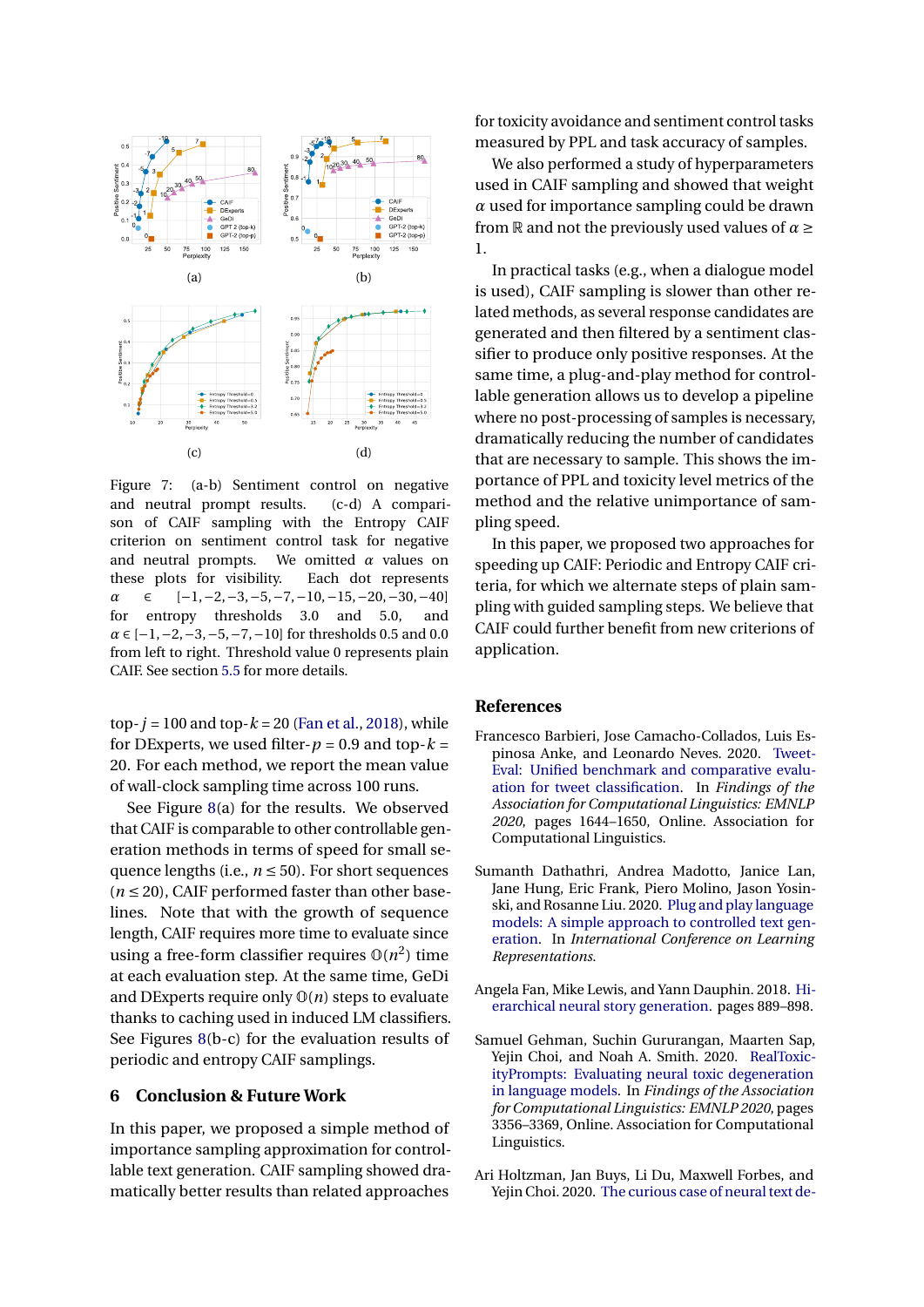<span id="page-7-5"></span>

Figure 8: Inference speed comparison of (a) CAIF and other related methods, among different CAIF periods (c) and entropy thresholds (d).

[generation.](https://openreview.net/forum?id=rygGQyrFvH) In *International Conference on Learning Representations*.

- <span id="page-7-2"></span>Nitish Shirish Keskar, Bryan McCann, Lav Varshney, Caiming Xiong, and Richard Socher. 2019. CTRL - A Conditional Transformer Language Model for Controllable Generation. *arXiv preprint arXiv:1909.05858*.
- <span id="page-7-0"></span>Ben Krause, Akhilesh Deepak Gotmare, Bryan Mc-Cann, Nitish Shirish Keskar, Shafiq Joty, Richard Socher, and Nazneen Fatema Rajani. 2020. GeDi: Generative Discriminator Guided Sequence Generation. *arXiv preprint arXiv:2009.06367*.
- <span id="page-7-1"></span>Alisa Liu, Maarten Sap, Ximing Lu, Swabha Swayamdipta, Chandra Bhagavatula, Noah A. Smith, and Yejin Choi. 2021. [DExperts: Decoding](https://doi.org/10.18653/v1/2021.acl-long.522)[time controlled text generation with experts and](https://doi.org/10.18653/v1/2021.acl-long.522) [anti-experts.](https://doi.org/10.18653/v1/2021.acl-long.522) In *Proceedings of the 59th Annual Meeting of the Association for Computational Linguistics and the 11th International Joint Conference on Natural Language Processing (Volume 1: Long Papers)*, pages 6691–6706, Online. Association for Computational Linguistics.
- <span id="page-7-3"></span>Clara Meister, Tiago Pimentel, Gian Wiher, and Ryan Cotterell. 2022. Typical Decoding for Natural Language Generation. *arXiv:2202.00666*.
- <span id="page-7-4"></span>Alec Radford, Jeff Wu, Rewon Child, David Luan, Dario Amodei, and Ilya Sutskever. 2019. Language models are unsupervised multitask learners.

## **A Example Samples**